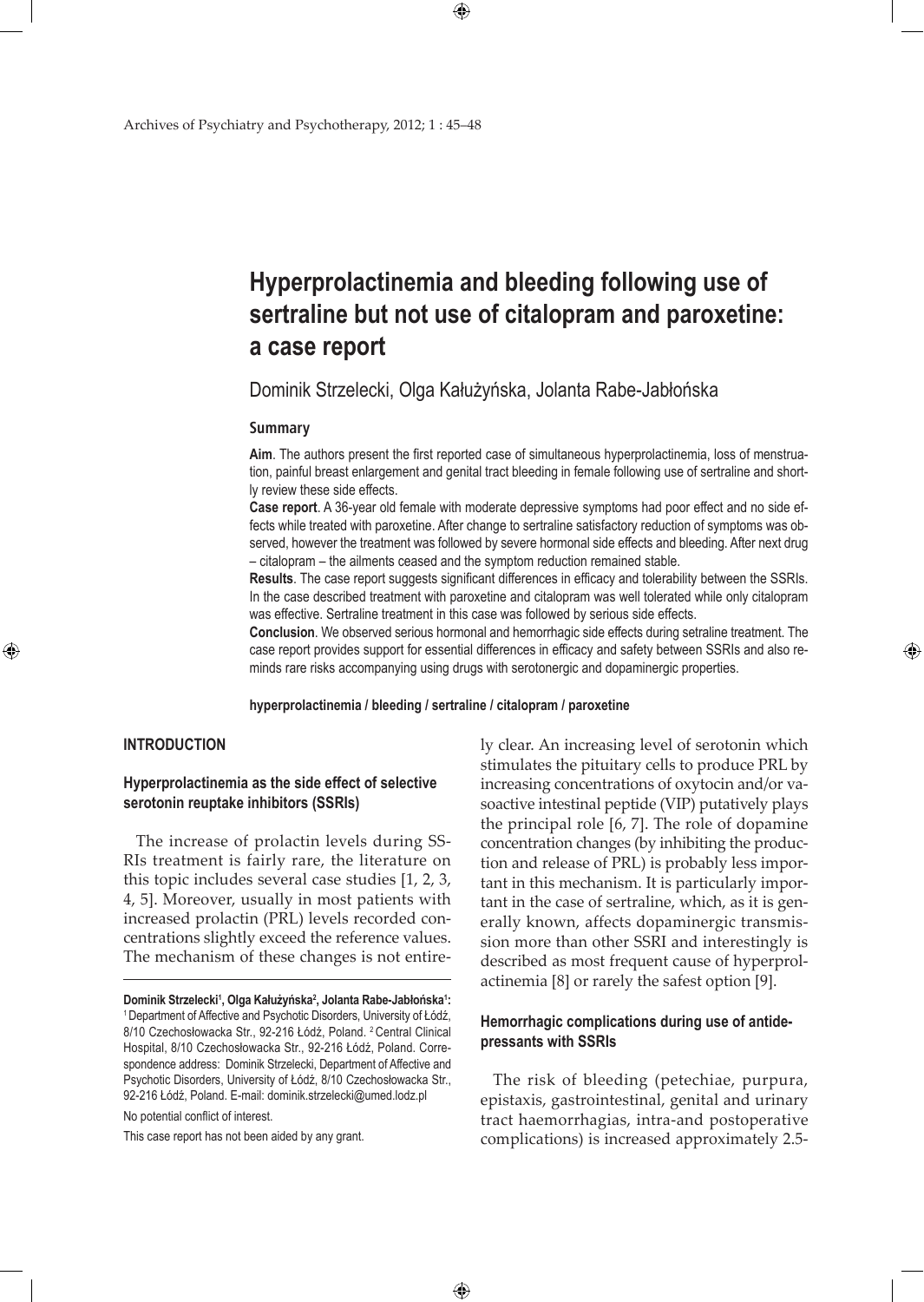⊕

fold during SSRIs treatment. In addition, simultaneous treatment with serotoninergic antidepressants and NSAIDs (non-steroid anti-inflammatory drugs) increases the risk up to 6-fold [10, 11, 12]. Drugs which taken in combination with SSRIs may increase risk of bleeding include steroids, cytostatics, second-generation antipsychotics and valproic acid [13]. The risk of bleeding is also increased in patients with liver failure [14].

Serotonin has a crucial role in the clotting process since it is necessary in the actin polymerization, leading to the change of platelet shape and the increase of its aggregation potential [15]. Serotonin is not produced by the platelets but actively transported from the extracellular space. Inhibition of the serotonin transporter by SS-RIs leads to changes of the serotonin penetration into the platelets and thus impairment of aggregation.

As mentioned, both complications are relatively rare, their coexistence has not been described in the available literature yet.

## **CASE REPORT**

⊕

A 36-year old woman, without any chronic somatic disease and previous central nervous system dysfunction (eg. epilepsy, Parkinson disease) and alcohol or substance abuse, previously psychiatrically not treated, without any concomitant antidopaminergic or serotonergic treatment was admitted as an outpatient with depressive symptoms. Depressed mood, anxiety, tearfulness and lack of energy occurred along with the difficulties at work. Severity of symptoms was assessed on 25 points in Hamilton Depression Rating Scale (HDRS, 21-item version). Apart from the recommended psychological intervention treatment with paroxetine at a dose of 20 mg/day was started because the symptoms significantly impaired normal performance. After 6 weeks of the treatment due to the lack of significant improvement (in the absence of serious side effects) we decided to discontinue paroxetine and started sertraline treatment, reaching 50 mg/day after a few days. After the first 3 weeks mental state improved and no significant side effects occured. Over successive weeks progressive improvement in mood, drive, reduction of anxiety and inner tension were observed.

After 6 weeks of therapy severity of depressive symptoms was 9 points in HDRS scale and the improvement of mood was assessed as good by the patient. After about 8 weeks of treatment with sertraline the patient noted breast enlargement. Over the next 10 days swelling reached extreme severity, however galactorrhea was not observed. During this period there was also loss of menstruation (absence of menstrual bleeding in two consecutive cycles). However, 6–day long profuse uterine bleeding occurred beyond the expected date of the menstruation. The consulting gynecologist ordered hormonal testing (Tab. 1), linking the symptoms with the antide-

**Table 1.** Results of laboratory tests. Sertraline treatment period, after the occurrence of side effects:

PRL-prolactin, TSH-stimulating hormone, fT3-fraction of free triiodothyronine, fT4-free thyroxine fraction, INR-international normalized ratio. Shorter prothrombin time, pregnancy was excluded

| Parameter                     | Value    | <b>Standard Values</b> |
|-------------------------------|----------|------------------------|
| <b>PRL</b>                    | 26.8     | 1.9-25.0 [ng/mL]       |
| <b>TSH</b>                    | 0.32     | $0.4 - 4.0$ [µlU/mL]   |
| $fT_{\rm a}$                  | 3.21     | 1.2-4.1 [ng/L]         |
| $fT_{\rm A}$                  | 12       | 8-20 [ng/L]            |
| <b>INR</b>                    | 1.0      | $0.8 - 1.2$            |
| Prothrombin index             | 100      | 90-120 [%]             |
| Prothrombin time              | 11.9     | $13-17$ [s]            |
| Pregnancy test $(\beta$ -hCG) | Negative | $+/-$                  |

⊕

pressant treatment. Because of these symptoms and laboratory-confirmed hyperprolactinemia (of slight degree), change of the treatment was necessary. Shortly after discontinuation of sertraline the symptoms disappeared - there was no bleeding between periods, breast swelling reduced within one week, the pain disappeared, menstruation returned normal. After a two-week period without antidepressant a small dose of the third SSRI, with potentially the most favorable safety profile and good efficacy - citalopram (at a initial dose of 10, then 20 mg/day) was administered. After a few follow-up visits the patient's mental state improved and the intensity of depressive symptoms was assessed on 8 scores using HDRS. Consecutive prolactin level (Tab. 2) showed no abnormalities. During observation period patient have no other medication than SSRI. Blood cell count was stable and normal.

Archives of Psychiatry and Psychotherapy, 2012; 1: 45–48

 $\bigoplus$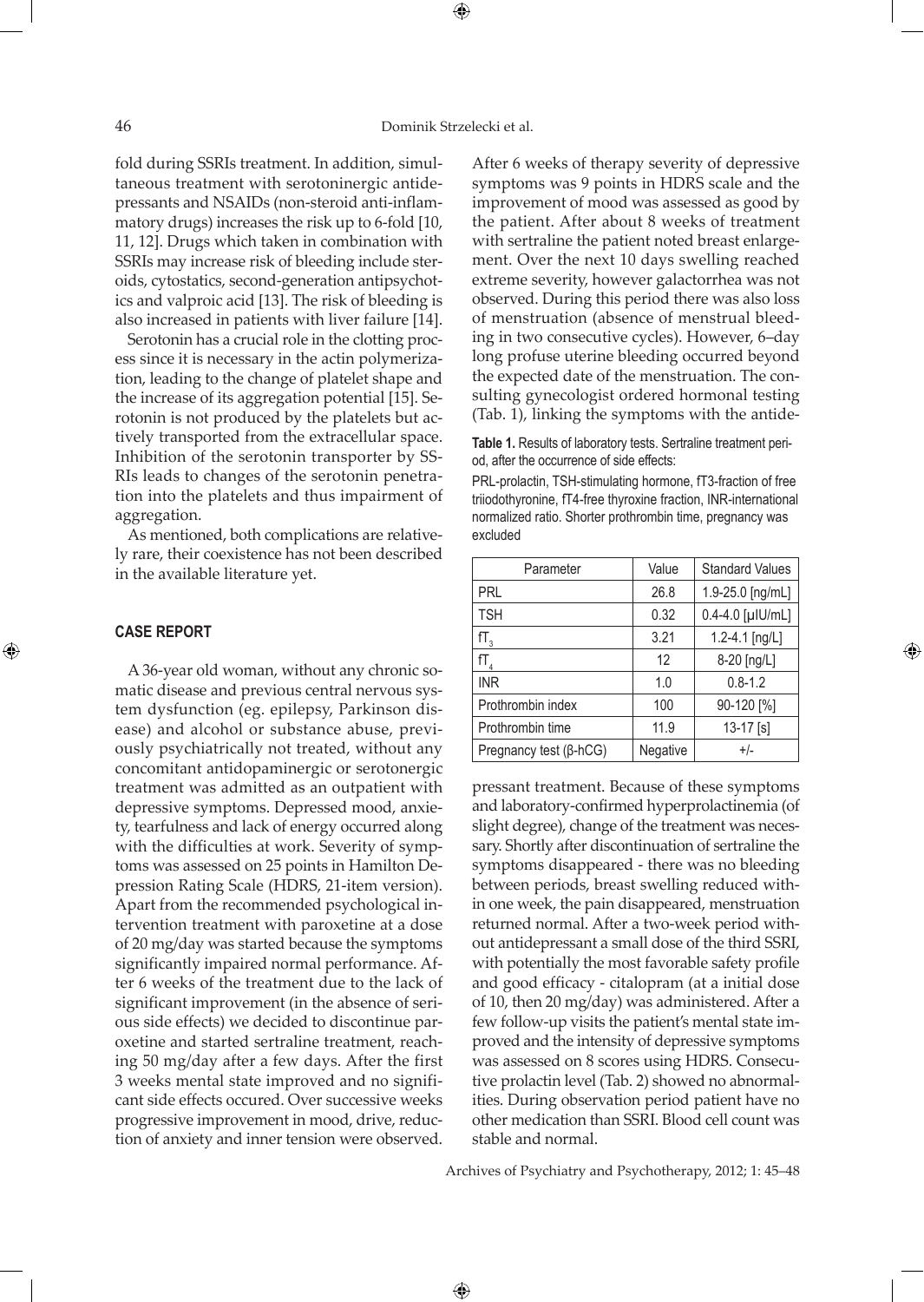$\bigoplus$ 

The patient continued the medication (GP) and psychotherapy.

**Table 2**. Results of laboratory tests. Citalopram treatment period, six weeks after discontinuation of sertraline:

PRL-prolactin, anti-TPO-antiperoxidase antibodies, Anti-TGantithyroglobulin antibodies. Autoimmune thyroiditis was initially excluded.

| Parameter | Value | <b>Standard Values</b> |
|-----------|-------|------------------------|
| PRI       | 21.1  | 1.9-25.0 [ng/mL]       |
| Anty-TPO  | ~10   | $<$ 35 [IU/mL]         |
| Anty-TG   | <20   | $<$ 40 [IU/mL]         |

#### **DISCUSSION**

⊕

SSRIs are commonly used; therefore patients who develop side effects (also severe) represent a potentially large group. Loss of menstruation, painful breast enlargement and bleeding observed in a patient must be considered as severe symptoms, requiring change in the antidepressive treatment. Pregnancy test was necessary for obvious reasons in such a situation. Among other causes of increased PRL levels, besides influence of sertraline, subclinical hyperthyroidism (normal thyroid hormone levels with a decreased level of TSH) should be considered. Hypothalamic TRH (thyroid releasing hormone) and serotonin promote production and release of PRL [16, 17], therefore, reduced levels of TSH may also indirectly show changes (elevation) in TRH release. Both issues were not crucial in this case - before sertraline treatment and after paroxetine and citalopram medication no clinical symptoms associated with hyperprolactinemia occurred, but possibly both factors: sertraline with serotonergic and dopaminergic properties and also decreased levels of TSH were of importance here [18, 19].

Interestingly, the efficacy of potentially similar drugs from one group – SSRI – was different (paroxetine < citalopram = sertraline), also safety profile was different – paroxetine and citalopram safer than sertraline – what is not consistent with the observations of Trenque et al. [9]. The case is possibly important in the context of the recommendations: according to meta-analysis by Cipriani, sertraline was reported as an effective drug (4th place among the evaluated antidepressants) and well tolerated (second place) [20], having favorable reputation among clinicians. It can, therefore, be assumed that the population of patients treated with this substance will be growing, even at the expense of other antidepressants. Other drugs used in the patient, particularly paroxetine, are characterized by slightly poorer tolerance and clinical efficacy.

However, citalopram treatment in this case combined efficacy and safety; hence the results of its use should be considered the best. According to recent recommendations, in the absence of treatment effect or poor tolerability drug from another group should be used. Our experience indicates that we can use the essential differences between substances within one pharmacological group.

#### **REFERENCES**

- 1. Hall MJ. Breast tenderness and enlargement induced by sertraline. Am J Psychiatry. 1994; 151(9): 1395–1396.
- 2. Peterson MC. Reversible galactorrhea and prolactin elevation related to fluoxetine use. Mayo Clin Proc. 2001; 76(2): 215–216.
- 3. Wessels-van Middendorp AM, Timmerman L. Galactorrhoea and the use of selective serotonin reuptake inhibitors. Tijdschr Psychiatr. 2006; 48(3): 229–234.
- 4. Gulsun M, Evrensel A, Verim S. Galactorrhea during escitalopram treatment: a case report. Bull Clin Psychopharmacol. 2006; 16: 39–41.
- 5. Shim SH, Lee YJ, Lee EC. A case of galactorrhea associated with excitalopram. Psychiatry Investig. 2009; 6(3): 230–232.
- 6. Yatham LN, Steiner M. Neuroendocrine probes of serotonergic function: a critical review. Life Sci. 1993; 53(6): 447–463.
- 7. Freeman ME, Kanyicska B, Lerant A, Nagy G. Prolactin: structure, function, and regulation of secretion. Physiol Rev. 2000; 80(4): 1523–1631.
- 8. Petit A, Piednoir D, Germain ML, Trenque T. Drug-induced hyperprolactinemia: a case-non-case study from the national pharmacovigilance database]. Therapie. 2003; 58(2): 159–163.
- 9. Trenque T, Herlem E, Auriche P, Dramé M. Serotonin reuptake inhibitors and hyperprolactinaemia: a case/noncase study in the French pharmacovigilance database. Drug Saf. 2011; 34(12): 1161–1166.
- 10. Loke YK, Trivedi AN, Singh S. Meta-analysis: gastrointestinal bleeding due to interaction between selective serotonin uptake inhibitors and non-steroidal anti-inflammatory drugs. Aliment Pharmacol Ther. 2008; 27(1): 31–40.

Archives of Psychiatry and Psychotherapy, 2012; 1 : 45–48

 $\bigoplus$ 

⊕